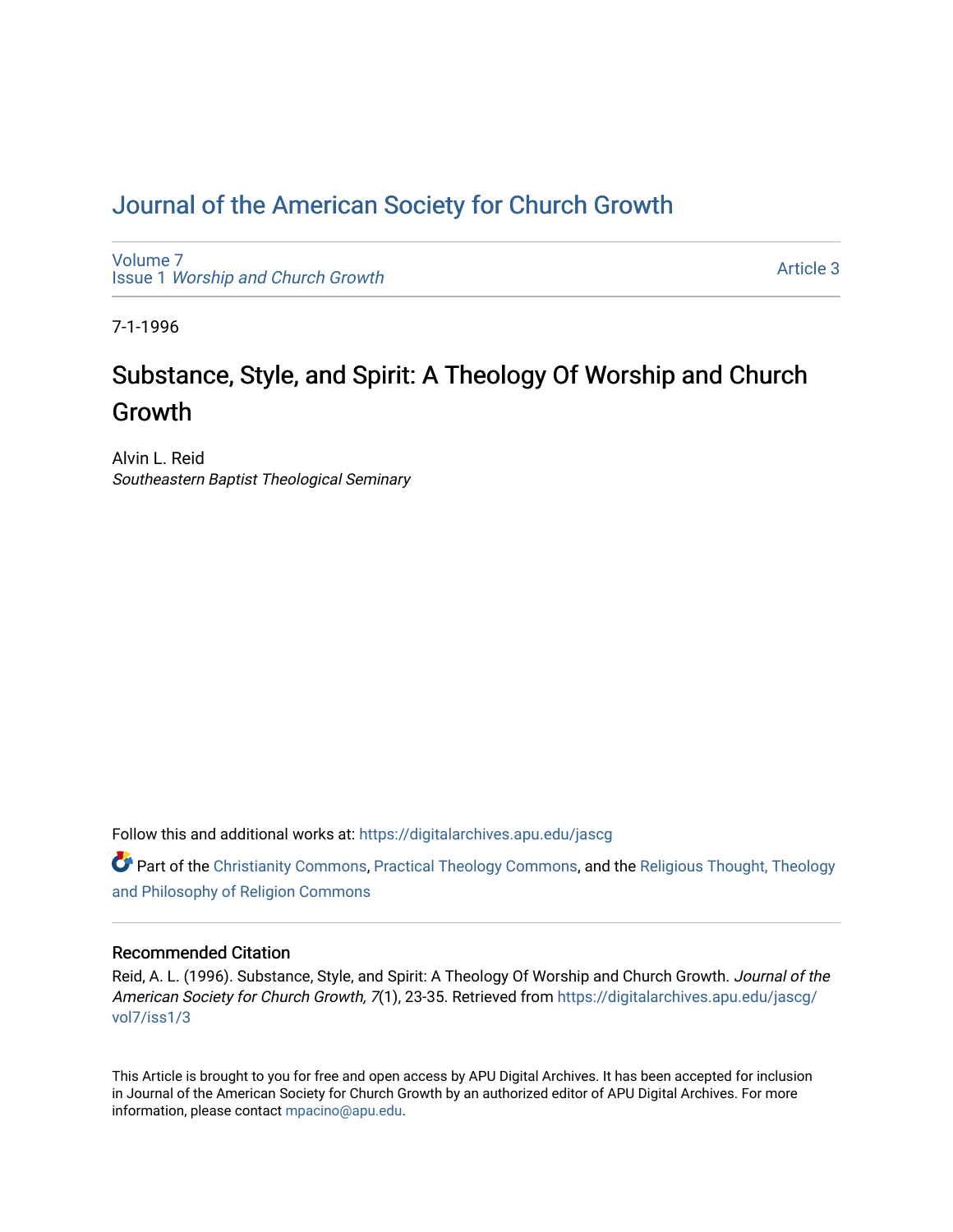# Substance, Style, And Spirit: A Theology Of Worship And Church Growth

## Alvin L. Reid

A woman from a free congregational tradition visited a liturgical service. She continually punctuated the message of the pastor with "Praise the Lord!" Finally, a member of the church turned around and said to the guest, "Excuse me, but we don't praise the Lord in the Lutheran church." A man down the pew corrected the member: "Yes we do," he said, "It's on page 19."<sup>1</sup>

The revolution in worship services in contemporary evangelicalism is obvious. Over 25,000 congregations use overhead projectors to sing contemporary choruses each Sunday. Multiple thousands of others sing only the old hymns of the faith. Many seek some sort of "blended" style to meet the needs of their members and to make the services palatable for the unchurched. Radical changes in corporate worship have led to "worship wars" in more than a few congregations.

R. W. Dale said, "Let me write the hymns and the music of the church, and I care very little who writes the theology."<sup>2</sup> He understood the powerful impact worship has on the church. My purpose in this address is to focus on aspects of corporate worship which relate to the evangelistic growth of the church. It seems that most questions deal with style rather than the substance of worship. I believe focusing on church worship style glosses over more significant issues. But more about that later. Let us begin our examination into a theology of worship where we should, in the pages of Scripture.

A common Hebrew word for worship, shachah, means "to prostrate oneself." Worship for the Hebrew meant to come be-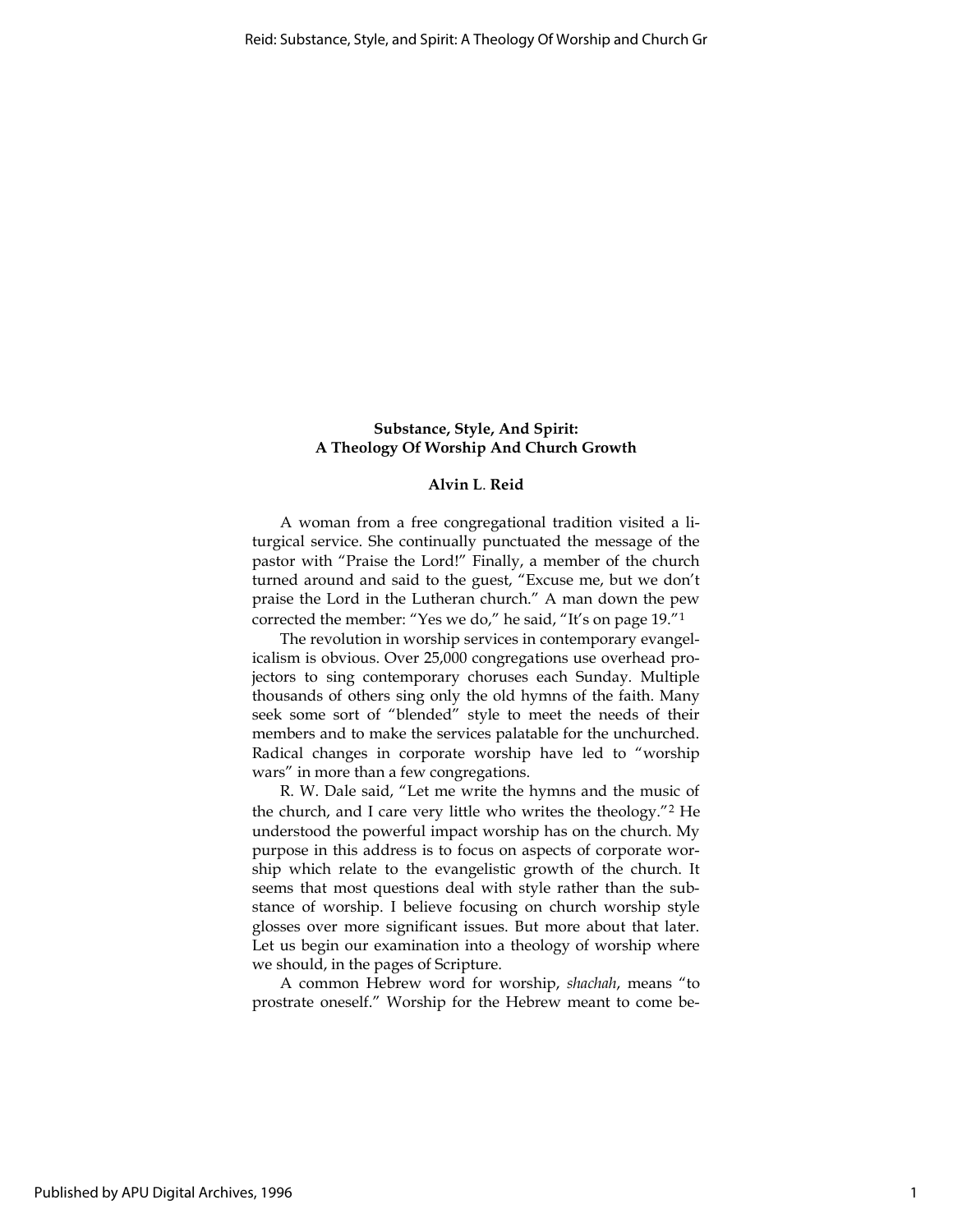fore the Lord in humility. Hebrew worship focused on giving offerings to the Lord. A number of terms in the New Testament denote worship. Latreuo is one of many which emphasizes veneration of God. The familiar proskuneo means "to kiss toward," i.e., it focuses on one's allegiance to the Lord. To state it simply, worship is to be God-centered. Much of what we do in church is a means to a greater end. Worship is an end in itself. Worship relates directly to the emotions; however, true worship goes deeper.

True worship of the ancient Hebrews was predicated on the activity of God in history, in particular, on the initiative taken by God to reveal Himself to His people. Thus, Abraham was called by God in Genesis 12; in response, Abraham built altars of worship. God revealed to Noah the coming judgment on humanity; Noah responded in obedience by building the ark, and he worshipped God by building an altar after the flood. Ultimately, an elaborate process of worship developed through the tabernacle and the temple. Too often the people of God missed the genuine relationship with God in their ritual, so prophets like Amos exhorted the people to true worship. The Psalms provided songs of worship to God, while national festivals reminded the people to seek the Lord. Eventually, following the Babylonian exile the synagogue service became the heart of Jewish worship.

The New Testament worship services patterned themselves after the synagogue. Phifer noted key differences in the worship services of the early Christians.<sup>3</sup> The New Testament writings, particularly Paul's letters and the Gospels, soon became a prominent part of the services. To the Psalms were added Christian hymns, probably including hymns in Paul's epistles (Phil. 2:5- 11). Paul encouraged the singing of "psalms and hymns and spiritual songs" (Eph. 5:18-19). Baptism and communion were added features of Christian worship. Zeal characterized the services. The resurrection emphasis led to a celebrative spirit.

Christian worship moved from the Jewish sabbath to the Lord's Day, commemorating the resurrection.

We must recognize that, although we can gain a general knowledge about worship in the early church, "there is, of course, no place in the New Testament which clearly states that the church had any set order of service, and very little in formation is supplied to us about the outward forms which were in use."4 By the early second century, the Didache does give evi-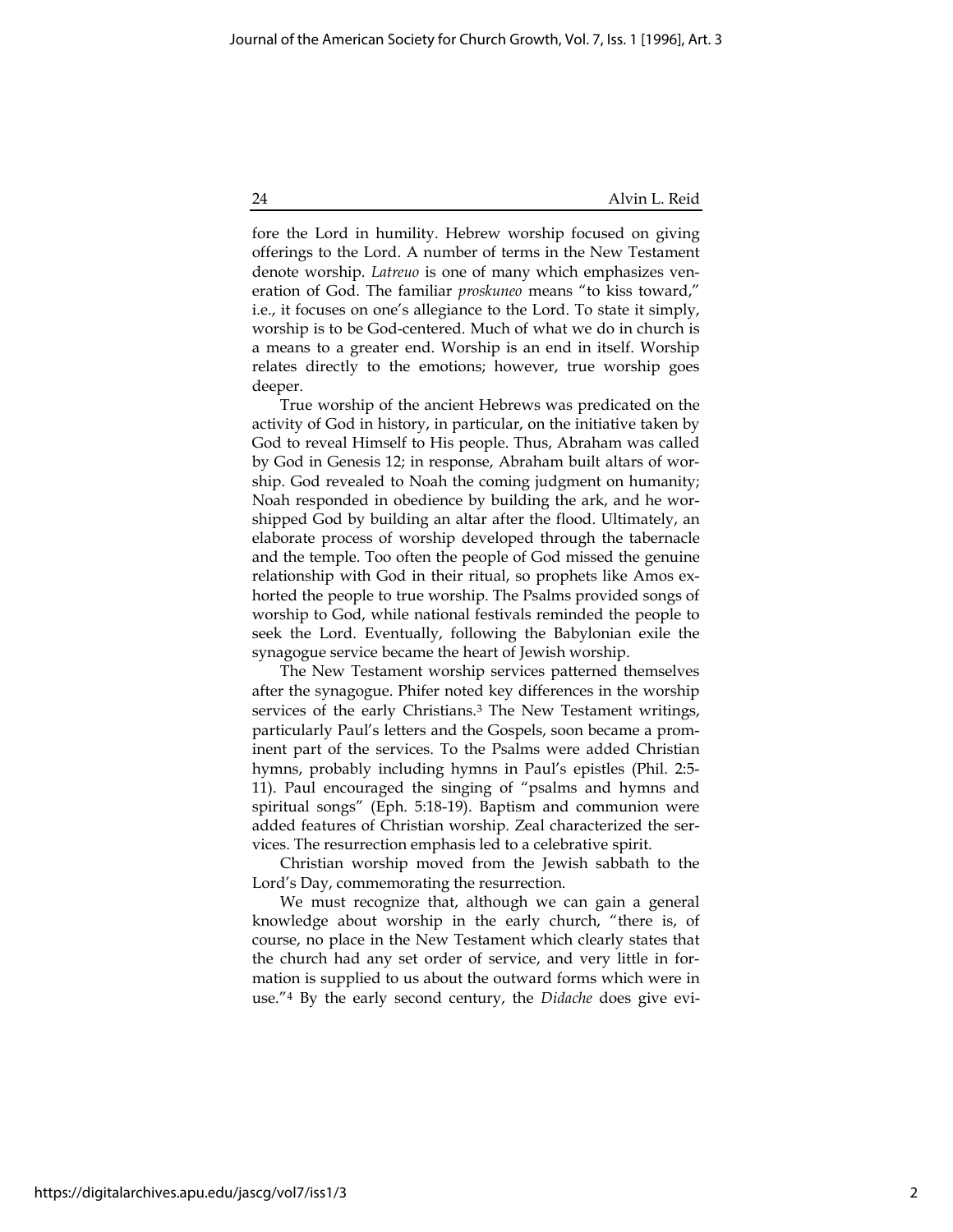dence to a greater sense of structure. The conclusion is obvious: in the New Testament, the style of worship is not prescribed, but the substance of worship, in particular, the celebration of the risen Lord, is. Just as evangelism must keep a proper tension between the changeless message and changing methods, worship must give attention to a biblical focus while avoiding the temptation to prescribe one form of worship. This reality is born out in history.

The ritualism of the Middle ages mitigated against true worship. Even more foreboding was the theological shift away from an emphasis on a regenerate church, leading to multitudes who observed the liturgy without a personal knowledge of the One they worshipped. Only a dramatic theological restructuring could truly rescue worship.<sup>5</sup>

The Reformation brought such a restructuring. Martin Luther returned the Bible and the hymnbook back to the people. Luther introduced theologically-rich hymns with more familiar tunes and in the language of the common man. As Donald P. Hustad commented, "Worthy lyrics sanctify the secular melody."<sup>6</sup> In fact, Luther's opponents said Luther did more damage with his hymns than his sermons.<sup>7</sup> Calvin emphasized the singing of the Psalms.

The Pietists of the late 17th and early 18th centuries began writing subjective hymns, reflecting their emphasis on religion of the heart. At this same time, Isaac Watts began composing hymns. His hymns, including "When I Survey the Wondrous Cross," and "We're Marching to Zion," set a new standard for English church songs, thus his title The Father of English Hymnody. By the turn of the 19th century, over 130 hymn collections had been printed.

Franklin Segler once wrote that "a religious awakening has always been accompanied by a revision of the liturgy."<sup>8</sup> More recent centuries have witnessed the increasing role of music in the evangelistic mission of the Church. One can most clearly trace the roots of music used for evangelistic purposes to the Evangelical Awakening and the ministry of John and Charles Wesley. Charles Wesley wrote over 6,000 hymns. These were crucial to the theology of early Methodism. John preached biblical sermons which emphasized the application of the text to life. To these Charles wed hymns utilizing secular tunes.

The impact of their songs is hard to overestimate. To a large-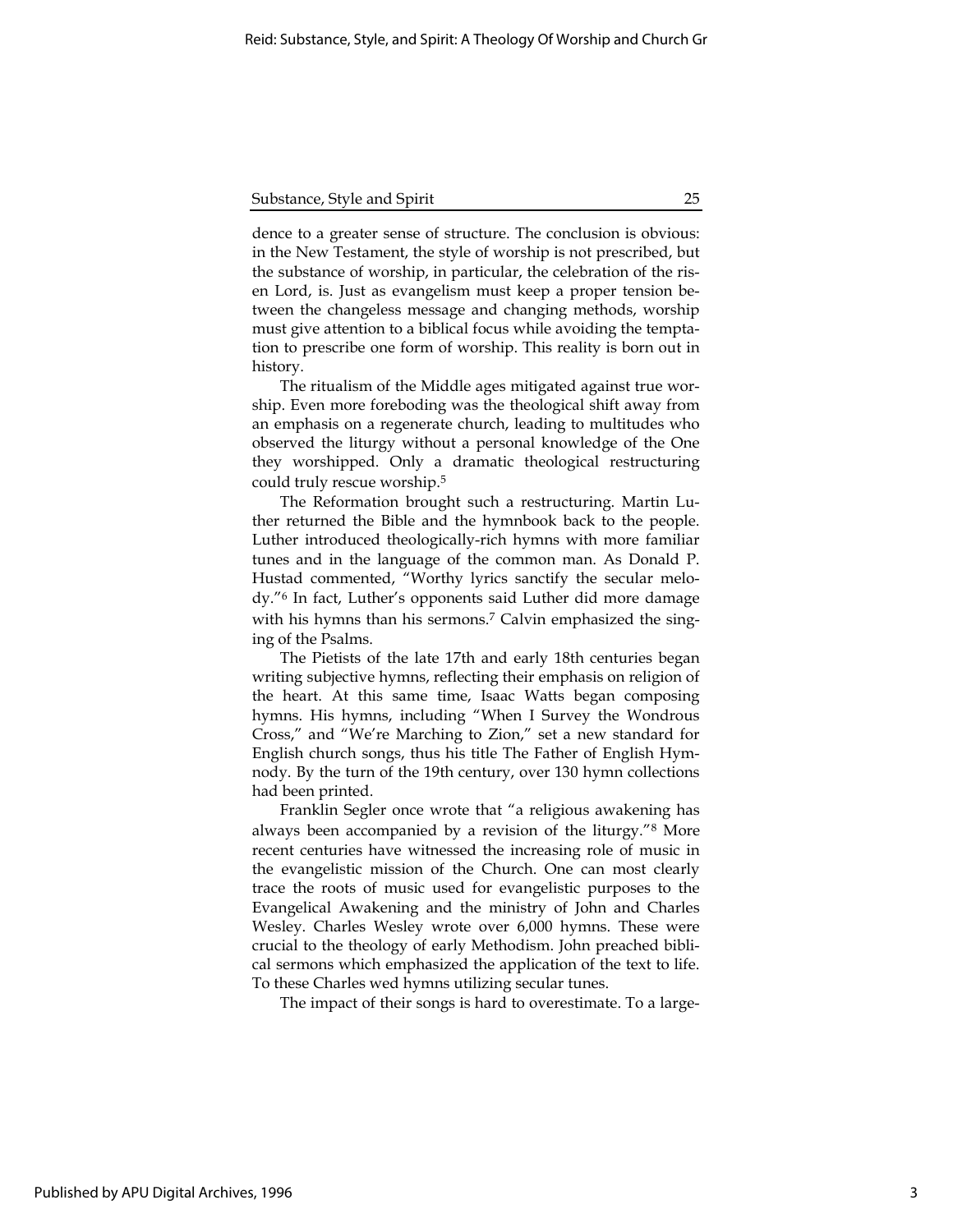ly illiterate population the hymns taught doctrine and supported Christian experience, combining "the revivalist's fervor with the cooling elements of disciplined poetry and biblical theology."<sup>9</sup> Further,

Early in the Awakening the wide use of singing, particularly the singing of groups of young people along the cities and roads of the countryside, had a profound impact . . . . thousands of nominal Christians were caught up in evangelistic fervor that shattered old forms and traditions and opened new channels of spiritual growth for entire congregations.<sup>10</sup>

The campmeetings of the Second Great Awakening were characterized by simple, emotional hymns, many with evangelistic appeals at their heart. The campmeeting songs developed into the gospel hymn, marked by a verse and chorus. The Southern Harmony, a collection of campmeeting songs published in 1835, sold 600,000 copies over 25 years.

Charles Finney worked closely with local churches in urban centers, so a different sort of revival song was needed to reach the people in the cities. The church hymnals set too high a standard for some tastes, but the typical campmeeting songbook's standards were too low. Thus he utilized Thomas Hastings, who published an early hymnbook, as a musician in the urban setting.

The first true music evangelist to be widely recognized was Ira D. Sankey (1837-1899), who teamed with evangelist D.L. Moody. Sankey led congregational songs and sang solos. Sankey served as an emerging model for music evangelists. "The Ninety and Nine," "Jesus of Nazareth Passes By," and others made a great impact on believers and unbelievers alike. Lord Shaftersburg did not exaggerate when he said, "if Moody and Sankey had done nothing else but teach us 'Hold the Fort' their visit would have been worthwhile."11 He and Philip P. Bliss published Gospel Hymns and Sacred Songs in 1875, which included hymns they, Fanny Crosby (1823-1915), and others penned. Between 50-80,000 copies were sold by 1900. Sankey was followed by scores of others who teamed with evangelists. These included Charles Alexander, partner with Wilbur Chapman and R. A. Torrey, Homer Rodeheaver who teamed with Billy Sunday, and more recently Cliff Barrows with the Billy Graham team.

In the 20th century music on the radio, Stamps-Baxter gospel quartet music, and revivalistic Southern hymns have added to evangelistic music. With the rise of evangelistic music a tension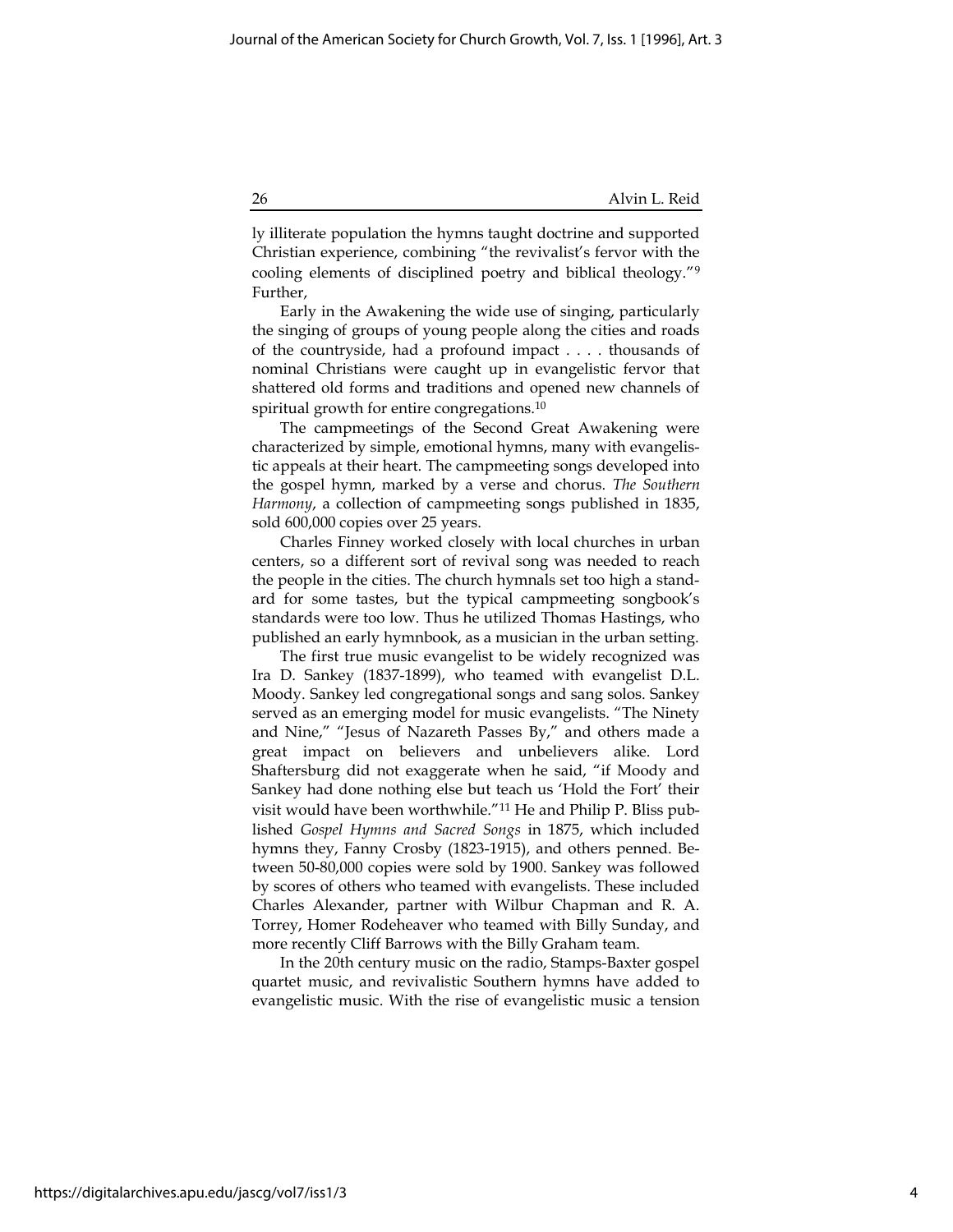developed between music designed to worship God and music primarily aimed at reaching the lost.

The Jesus Movement, a time of spiritual renewal primarily among young people during the late 1960s and early 1970s, laid the groundwork for a significant shift in the corporate worship of the American church. The Charismatic movement added to the growing awareness of a need for freedom in worship.

Charles E. Fromm noted that for several decades the church resisted change in worship, leading up to the revolution that occurred in the 1960s and beyond:

By the mid-sixties, it was generally acknowledged that if God had ever spoken at all through music, it had only been in the cherished hymns and psalms of the forefathers; that all things musically modern were, at best, tainted and unprofitable; and that spiritual song was best left safely locked up in the sanctity of ceremony.<sup>12</sup>

The changes in musical forms were influenced by young people who came to Christ in the Jesus Movement. The innovations served to present a new freshness in worship and were useful in reaching others as a result. In fact, the primary focus of much of the new music was evangelistic. Donald Hustad stated that "it should be obvious that the motivation behind all the popgospel phenomena of our day is evangelism . . . ."<sup>13</sup>

The rise of contemporary Christian music (CCM) and the accompanying explosion of Christian radio stations after 1970 laid the groundwork for dramatic changes in worship services. Two streams merged to create the genre known today as Contemporary Christian music. Folk music, especially as it was expressed in the youth musical, eventually merged with the rock sound of the Jesus Movement coffeehouses to form what is easily recognized today as CCM.

The youth musical became a powerful medium for attracting young people to the gospel message in the late 1960s and early 1970s. Such musicals came out of the sixties and the increasing popularity of the folk song and such personalities as Bob Dylan, Joan Baez, and Peter, Paul, and Mary. "Do Lord," "Give Me Oil in My Lamp," and "I've Got the Joy, Joy, Joy, Joy Down in My Heart" became part of church youth fellowships.

The first widely used youth musical was Good News. The evangelistic focus of the musical is evident in its title. Ralph Carmichael and Kurt Kaiser then wrote Tell It Like It Is. Others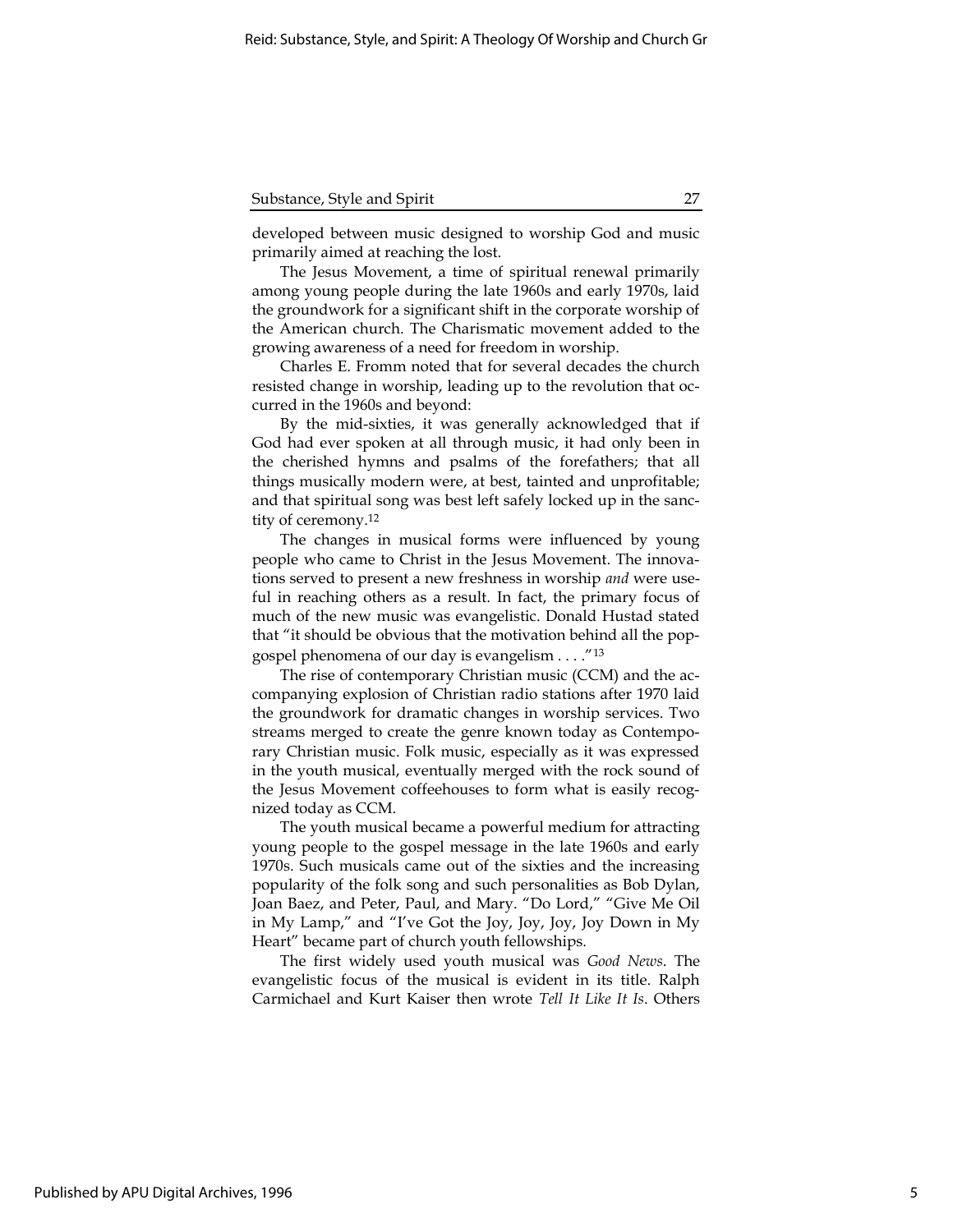included Celebrate Life by Buryl Redd and Jimmy and Carol Owens' Come Together. Soon youth choirs became the heart of many youth groups, while youth choir tours covered North America. Contemporary Christian music began in the coffeehouses and youth fellowships of the period and mushroomed into a \$500 million industry annually by 1990. John Styll, president of the Gospel Music Association in 1993 and publisher of Contemporary Christian Music magazine, summarized the advent of the genre:

Contemporary Christian Music was born out of the counterculture movement of the 60's. Disillusioned hippies who found the answer in Christ used their most natural means of expression—music—to proclaim the joy of their salvation and to share Christ with others. It wasn't organ music either. It was the music they understood.<sup>14</sup>

Dozens of "Jesus rock groups" had begun playing in Southern California. Larry Norman, called the "Poet Laureate" of the Jesus Movement by some, was one of the best known leaders. His simple ballad about the second coming of Christ, "I Wish We'd All Been Ready," was a signature song of the movement. Chuck Girard and Love Song were referred to as the "Beatles of the Christian music world" by some. Nancy Honeytree, Don Francisco, the Second Chapter of Acts, Barry McGuire, Keith Green, Eddie DeGarmo, Dana Key, Petra, Amy Grant, Brown Bannister, and Dogwood sprung from coffeehouse and similar ministries in the early 1970s. Jesus music festivals provided another forum for musicians to share their songs.

Contemporary Christian music was effective in evangelism through mass rallies, high school assembly programs, and festivals. Richard Hogue stated that the voice the young people listened to in the early seventies was not the athlete, but "the musician and the intellectual."<sup>15</sup>

The music of the Jesus Movement endured because of its integral relationship with a major reason the movement began in the first place. Positively, the Jesus Movement was experiential and evangelistic, emphasizing a relationship with Christ. Negatively, it was a protest movement, protesting the institutional church. The music gave a spiritual compass to a generation who felt disenfranchised due to the "generation gap."

The new musical styles among the youth gradually gained favor in many churches. But favor was not universal, as Carol Flake observed: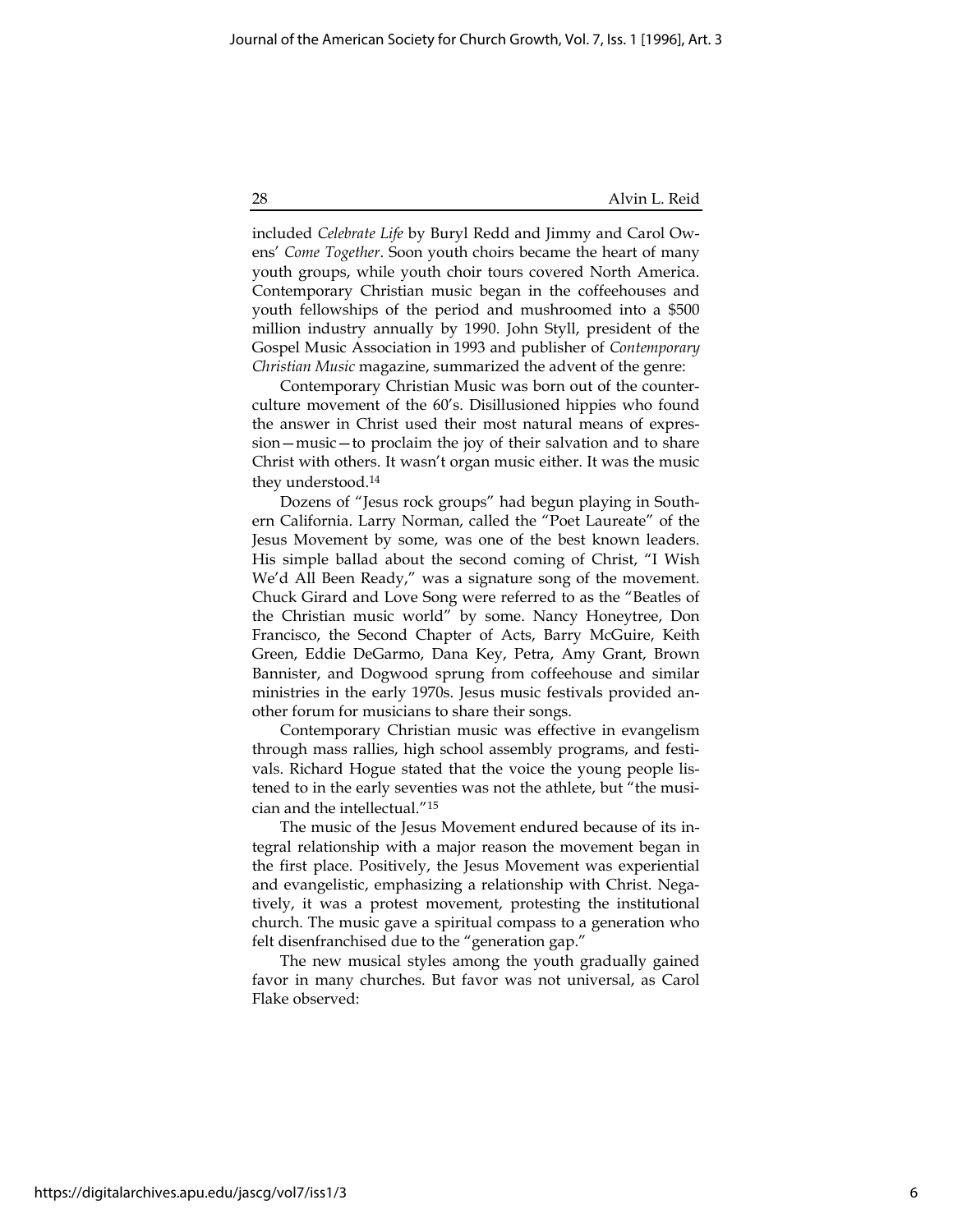Not all evangelicals were cheered by the success of CCM. The rock of ages they clung to did not roll with the times. Not surprisingly, Ralph Carmichael's first concert at the National Religious Broadcasters convention stirred few amens. The growth of contemporary Christian music and the opening of the gates between sacred and secular genres stirred up a longsimmering controversy over the devil's role in rock and roll.<sup>16</sup>

Instruments associated with pop music, such as guitars, electric keyboards, and drums, crept into many churches with the new songs. Such instruments became more acceptable in some churches by way of their use in youth gatherings. The idea of an electric guitar in a worship service caused a virtual apoplexy to many, as illustrated by one pastor, "I'll never forget the first Sunday they had all those guitars in there. [Some members] just went nuts."<sup>17</sup>

Worship leader and composer, Bob Burroughs, linked the Jesus Movement with revivalism of the past by stating that contemporary music, with guitars, amplifiers, and so on was "the biggest thing to hit Christian music since Ira Sankey joined D. L. Moody!"<sup>18</sup> Added to the rise of CCM was the advent of praise and worship choruses, developing out of the Jesus Movement but receiving significant impetus from the Charismatic Movement. Publishing houses, such as Maranatha! Music and Sparrow Records emerged during this period. Choruses became the inroad into the mainstream of worship services. Such songs gave a new and needed sense of freedom and emphasized the experiential side of the faith. However, the Jesus Movement was also characterized by a simplistic and even self-centered theology, which also crept into worship. This focus added unfortunately to the shift in our consumer driven culture on receiving a blessing from God rather than giving an offering to God.

To summarize, worship in the Bible focussed on the character of God. Throughout history, music and worship styles have changed with the growth and expansion of the church. In the modern era musical changes often parallelled times of great spiritual awakenings and lesser times of renewal. Over the past century, a distinction has developed between music focused on worship and music designed for evangelistic services. Added to this are the experience-oriented choruses of the Jesus Movement and the Charismatic Movement resulting in services, which focus heavily on meeting contemporary needs but which too often fail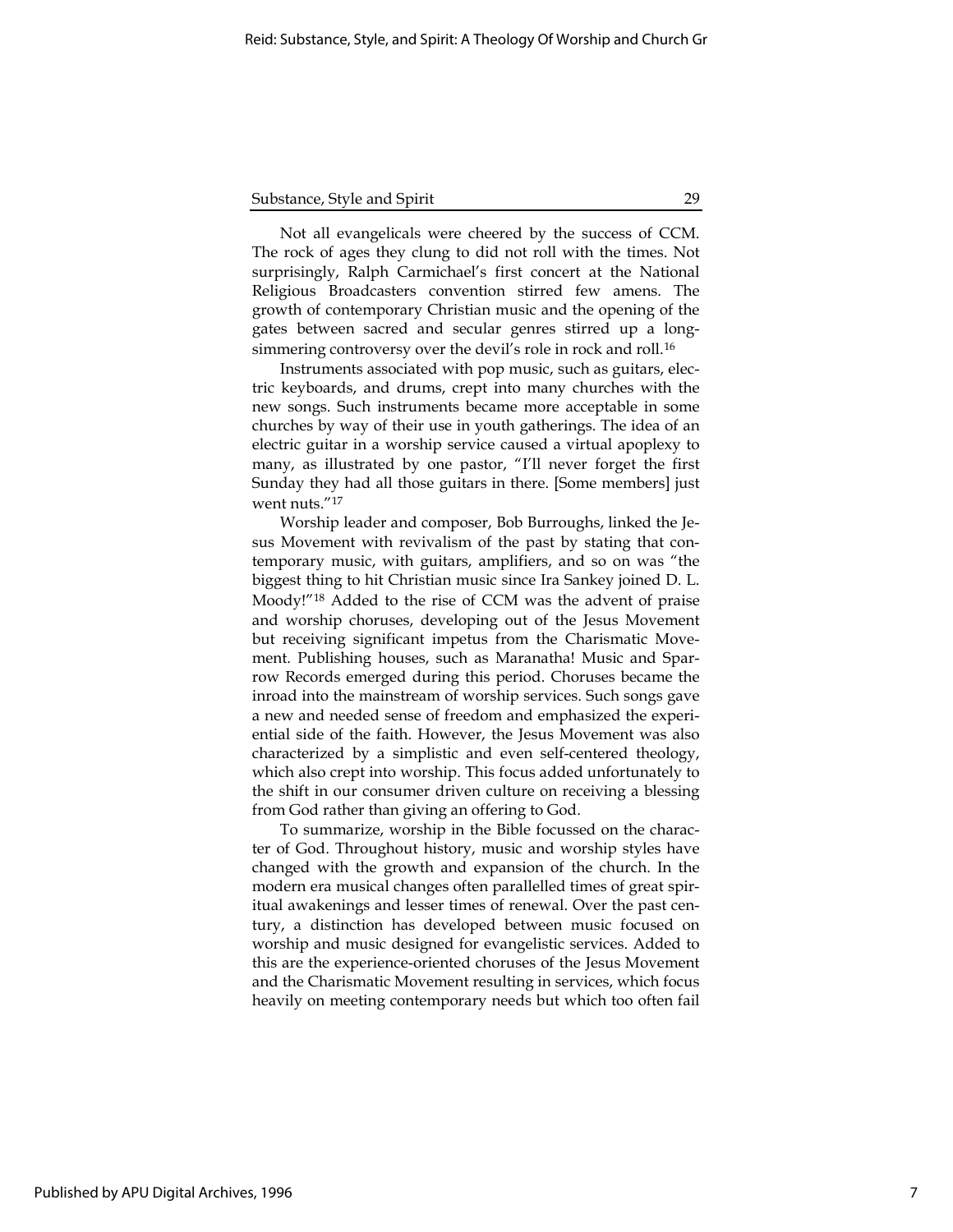to demonstrate a true understanding of worship. How can we keep a the best of contemporary worship without abandoning the biblical focus?

1. Let us affirm the vital role of theology in all we do, in particular in worship and church growth. Theology matters. We all affirm that, but often by default we deemphasize its role. It seems to me that its focus on modern methods to help churches grow has opened the Church Growth Movement to viable criticism on theological grounds. Sally Morgenthaler has made the point well:

In the 90s we are getting quite good at target practice honing in on the lifestyles, habits, wants, and needs of particular people. yet in our zeal to hit the bull's-eye, we have forgotten that God grows the church through spiritual power.<sup>19</sup>

We must constantly remind ourselves that our primary object in life is to glorify God. Our adoration of Him must transcend any other object of ministry including our desire to see churches grow. That being said, we know that few if any ways to glorify God rival the bringing of a lost sheep to the Shepherd (Luke 15).

Let us be sure our discussions on church growth and worship are biblically focussed.

In Reaching Out Without Dumbing Down, a recent theology of worship, Marva Dawn offered a grid to help in selecting music for worship:<sup>20</sup>

- 1) Is the text theologically sound? Is it true to God's nature? . . .
- 2) Does the style disrupt worship in any way? Is it honest? Does it prevent community singing or promote it? . . .
- 3) How appropriate is the piece with respect to our goal to use music for the diversity of congregation members? . . .
- 4) Is this piece of music characterized by excellence and greatness to a satisfactory degree?

2. We must recognize the difference between worship services and evangelistic services. An evangelistic service, from contemporary seeker services to traditional mass evangelism, can include elements of worship, but its purposes are different. It is alarming to realize how many church leaders fail to distinguish between a seeker service, which is evangelistic by design, and a seeker-sensitive worship service. Evangelistic services are need-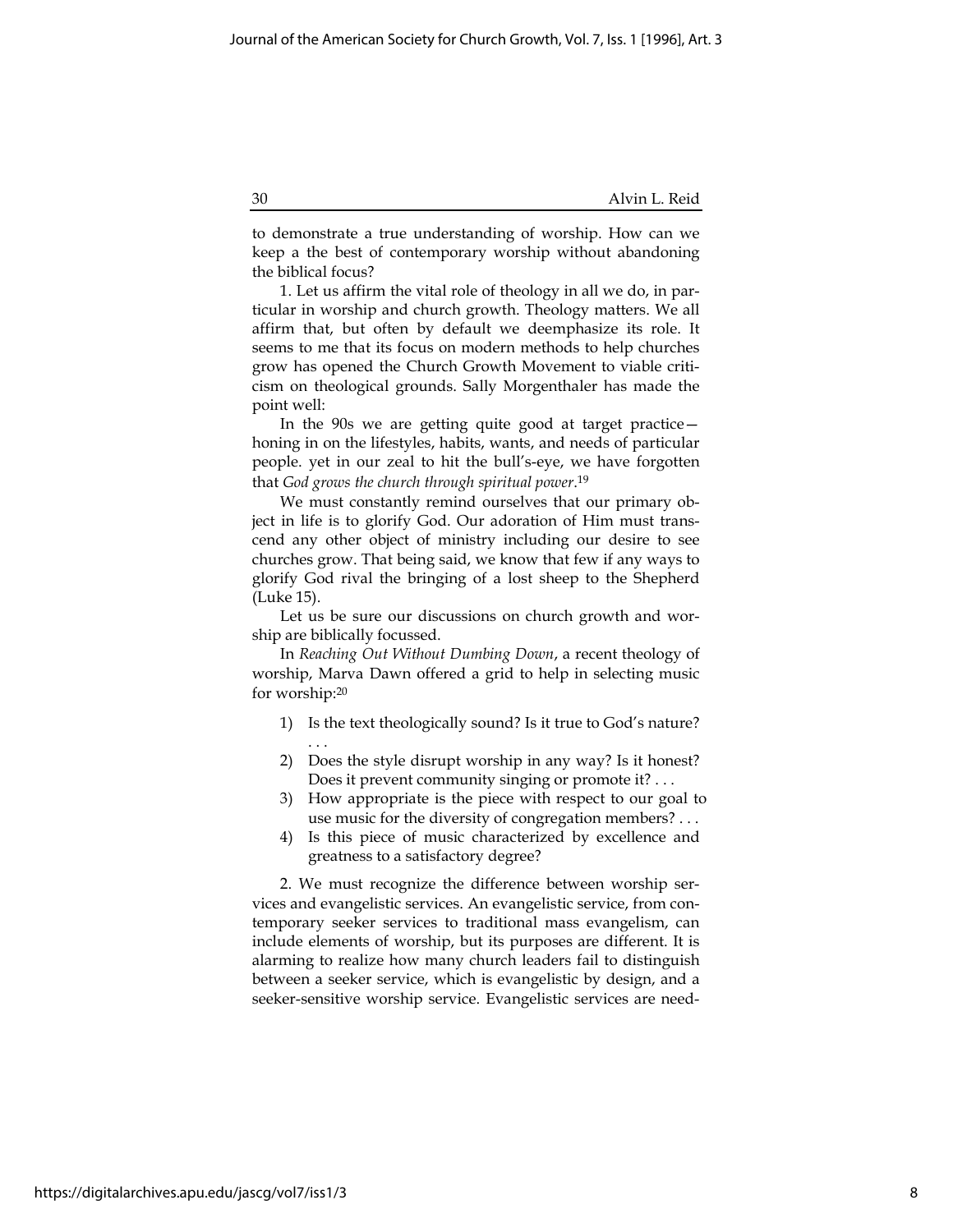ed, but not to the neglect of worship of worship services. Os Guinness put it well: it is "perfectly legitimate" to "convey the gospel in cartoons to a nonliterary generation incapable of rising above MTV . . . . But five years later, if the new disciples are truly won to Christ, they will be reading and understanding Paul's letter to the Romans."<sup>21</sup>

3. That being said, let us recognize that weekly services dedicated to the worship of God can have an evangelistic impact. George Hunter and others have stated recently that our culture is becoming more like the Apostolic era. Our postmodern, post-Christian era demands genuine worship engaged by radically changed believers who honor God with their lives. Such worship not only glorifies God, but also draws the attention of unbelievers (Psalm 126; Acts 2:47; 16:25ff; Rom. 15:9-11; I Cor. 14:23-25). Worship leader Tommy Coomes came to Christ because of the genuine, dynamic worship at Calvary Chapel, Costa Mesa, California, the mother church of the Jesus Movement. It was the worship which drew him to Christ. He later observed, "There is a spiritual dynamic going on in authentic worship that can't be reasoned away."<sup>22</sup> Don McMinn said it well:

Music is not the power of God for salvation, and neither is the media of writing, speaking, or sign language. The gospel is the power of God to salvation, and when it is presented, regardless of how it is presented, lives will be changed.<sup>23</sup>

4. Let us give proper attention to celebration in our worship services—not celebrating our experience, but celebrating the resurrected Lord. Hustad has warned that "the 'new enjoyment' may lead to a worship hedonism which is another form of idolatry—worshipping the experience instead of worshipping God."<sup>24</sup> Confession and brokenness are necessary for honest worship to occur;<sup>25</sup> still, celebrating the resurrection should be the ongoing focus of our worship. When He is our focus, we are reminded that Christianity is not only fun; it is essential.

5. Let us dismiss false dichotomies as unacceptable: hymns or choruses, traditional or innovative, and others. Such generalities as "Boomers don't like hymns," or "boomers don't like church to look like church," are typically inaccurate.

Such dichotomies lead to a reductionism which fails to distinguish between the timeless and the trendy, the contemporary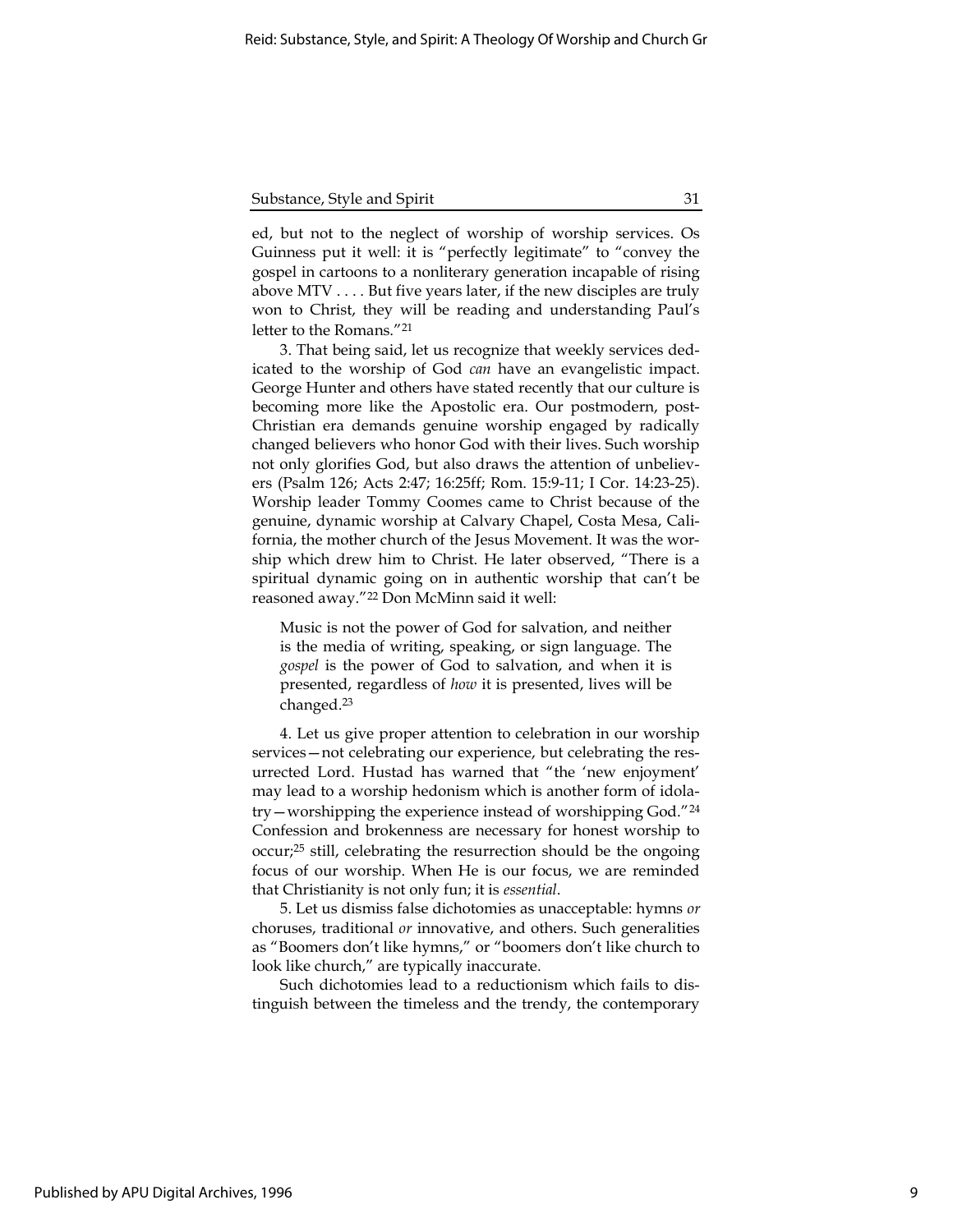from the fad. Some sing choruses because that is the music they like with little thought given to the issues of worshipping God. Others hold to a more historic, traditional approach because in their minds, it demonstrates authentic worship. Style and substance are both vital, but substance must guide stylistic concerns. False dichotomies exacerbate false premises and lead us down blind alleys. We must never make "either-or" that which is actually "both-and." There is, nor will there be, one style that will exclusively reach the multitudes.

The best recent book surveying evangelistically growing churches<sup>26</sup> is Thom Rainer's Effective Evangelistic Churches. The book reports the findings of a survey of 576 evangelistically growing Southern Baptist churches. In the chapter surveying worship styles, Rainer defined the following categories:<sup>27</sup> Liturgical, Traditional, Revivalist, Contemporary, Seeker, and Blended. [See Appendix I.]

The largest number of evangelistic churches (44.5%) are traditional. The second largest (31.2%) was the blended format, while contemporary/seeker (21.3%, although the lion's share of these was contemporary) made the third group. True seeker services played a diminutive role in these churches. What conclusions were made from the research? Of the many given, these are critical. First, a variety of worship styles are effective. In this survey, the quality of worship was seen as more important than the particular style. Second, the atmosphere of the service is critical for unreached people. Finally, the attitude of those leading the service played a bigger factor than the style: "Leaders describe their worship services with such words as warm, exciting, loving, vibrant, hopeful, and worshipful."<sup>28</sup>

6. Let us keep a healthy balance between new music and lasting songs. Bob Burroughs, while affirming and writing many contemporary scores, felt that an overemphasis on singing choruses instead of hymns could become detrimental:

The praise chorus music itself in some churches has taken the place of the hymnal, and the music is so shallow,... that the great hymnody of the church, which is a teaching aid also for theology, and for doctrine, . . . is lost. When you sing "Alleluia, alleluia" over against "A Mighty Fortress" or "Savior, Like a Shepherd Lead Us," or some of those, the young people and the young adults really do miss out of some ... great theology....<sup>29</sup>

7. Finally, let us constantly remember that the key to worship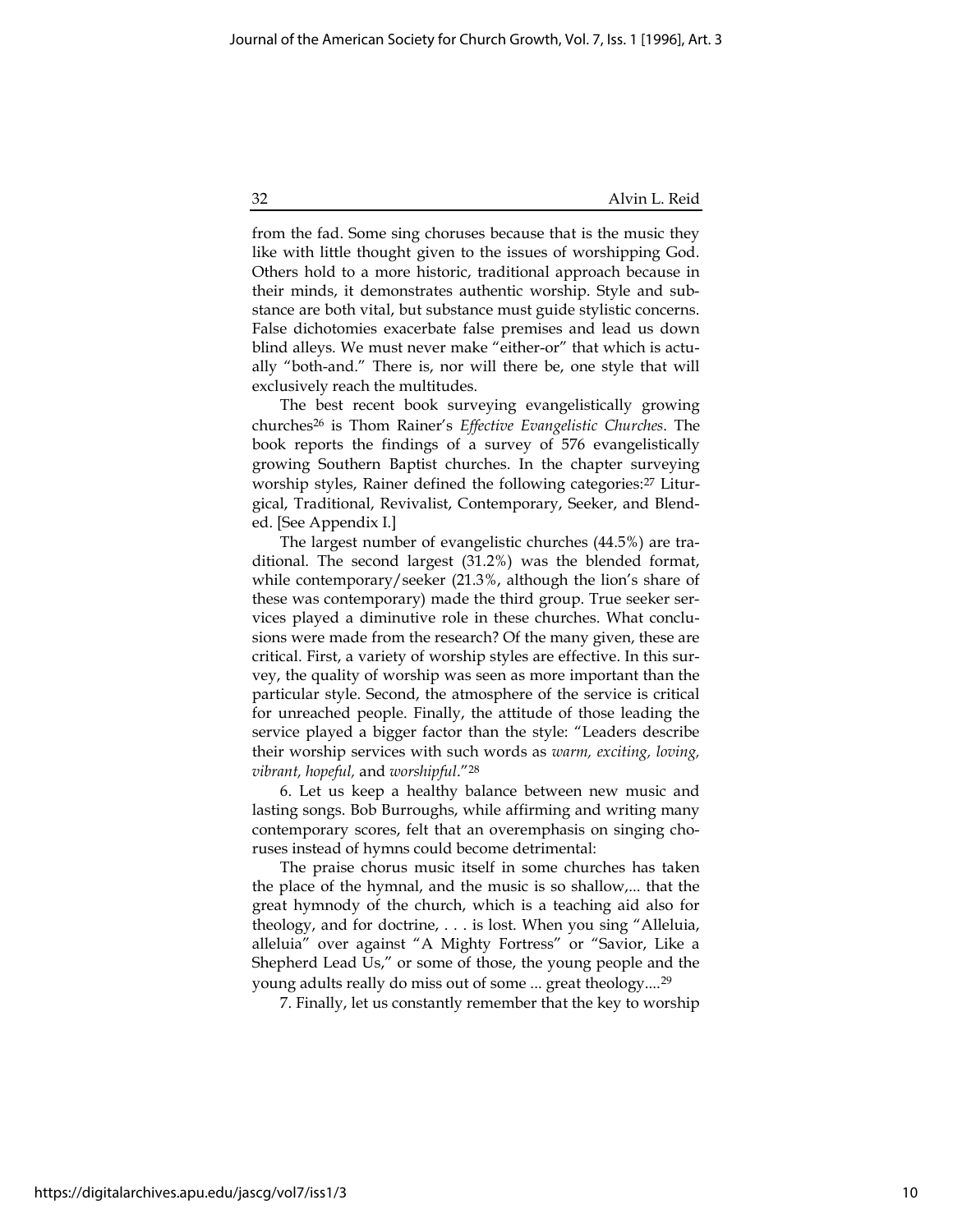is not the songs we sing or the music's beat. The key is not style, although style does matter greatly. The key is Spirit. The key is life. In the past year, I have worshipped in dynamic services in rural North Carolina singing hymns from 50 to 200 years old, and in a church which sang songs no older than 25 years. I have also attended churches of a variety of styles over the year, which gave no acknowledgement of the wonder of God in worship. Emphasizing methodology, and even a proper theology, without the presence of the Spirit of God is like a student who comes to seminary simply to get a degree and certain skills, as opposed to one who comes because he passionately seeks to know God and to make Him known.

Let our worship be so God-honoring, so passionate, that the lost world around us respond like the inhabitants around Jerusalem observing the worship of the Jews who returned from captivity: "Then they said among the nations, 'The LORD has done great things for them.'" (Psalm 126:2)

### Writer

Reid, Alvin: Address: Southeastern Baptist Theological Seminary, P.O. Box 1889, Wake Forrest, NC 27587. Title: Associate Professor of Evangelism and Church Growth. Dr. Reid earned a B.A. degree in Religion and Music from Samford University (1981), a M.Div. (1986) and Ph.D. (1991) from Southwestern Baptist Theological Seminary in Evangelism. Alvin has published 53 articles since 1988 and is the co-author of three books.

## **NOTES**

1. Paul Anderson, "Balancing Form and Freedom," Leadership Spring 1986, 24.

2. R. W. Dale, Nine Lectures on Preaching Delivered at Yale, New Haven, Connecticut (London: Hodder and Stoughton, 1952), 271.

3. Kenneth G. Phifer, A Protestant Case for Liturgical Renewal, (Philadelphia: Westminster, 1965), 23.

4. Ralph P. Martin, Worship in the Early Church, (Grand Rapids: Eerdmans, 1974), 134.

5. The historical material is adapted from Alvin L. Reid, "Evangelistic Music," in Evangelism and Church Growth, ed. Elmer L. Towns (Regal, 1995).

6. Donald R. Hustad, Jubilate! Church Music in the Evangelical Tradition (Carol Stream, Illinois: Hope Publishing Company, 1981),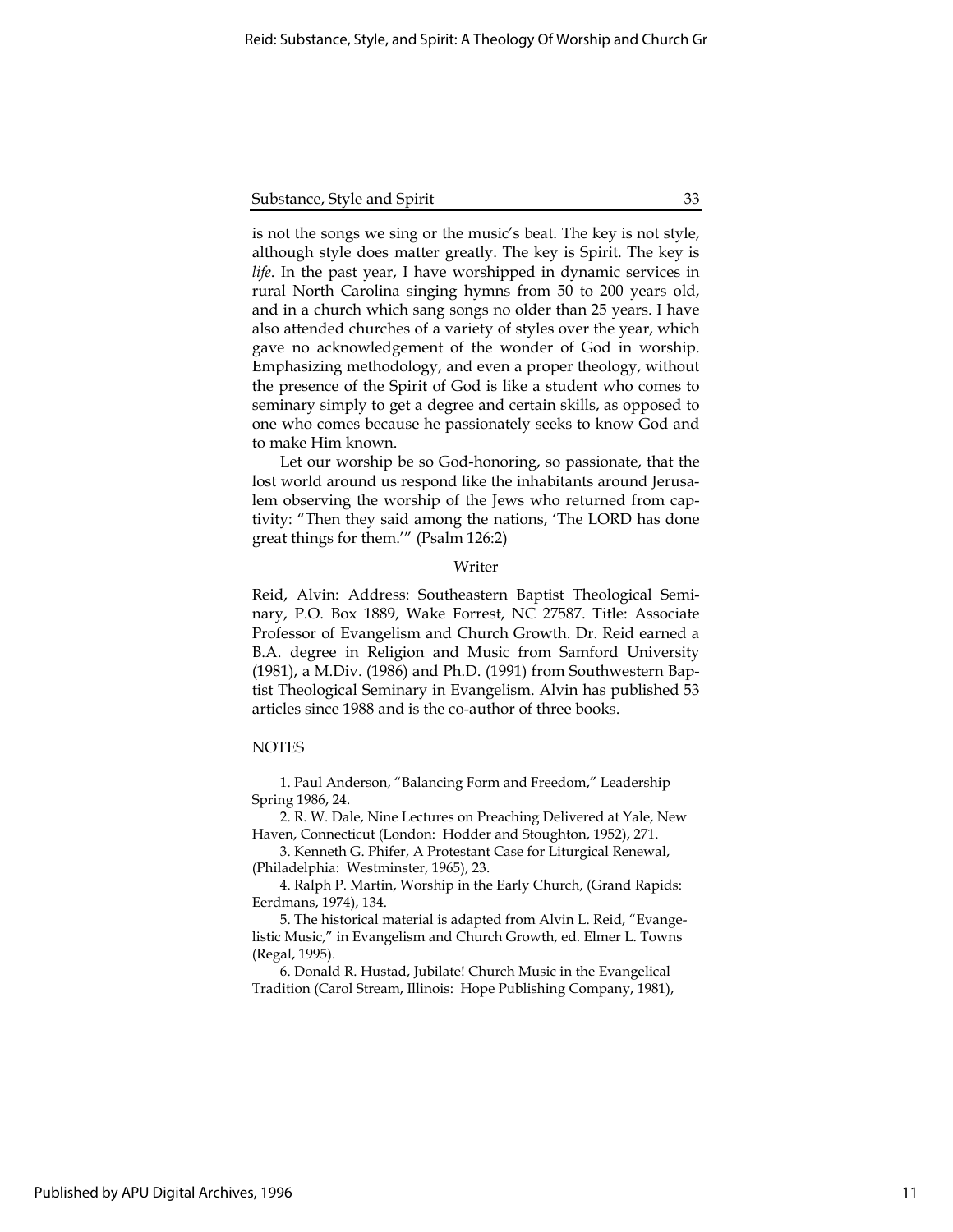127.

7. T. Harwood Pattison, Public Worship (Philadelphia: American Baptist Publishing Society, 1900), 161.

8. Franklin M. Segler, Christian Worship: Its Theology and Practice (Nashville: Broadman Press, 1967), 46.

9. Hugh McElrath, "Music in the History of the Church," Review and Expositor 69 (Spring 1972), 156.

10. Donald Paul Ellsworth, Christian Music in Contemporary Witness (Grand rapids: Baker, 1979), 86.

11. Mendell Taylor, Exploring Evangelism, (Kansas City: Beacon Hill Press, 1964), 326.

12. Cited in Alvin L. Reid, "The Impact of the Jesus Movement on Evangelism among Southern Baptists," Ph.D. Dissertation, Southwestern Baptist Theological Seminary, 1991, 99.

13. Donald R. Hustad, "Music in the Outreach of the Church," (Southern Baptist Church Music Conference, 9-10 June 1969), 48.

14. John W. Styll, "Sound and Vision: 15 Years of Music and Ministry," Contemporary Christian Music (July 1993), 42. By 1981 CCM was the fifth leading category of music, ahead of jazz or classical. In 1983, 5 percent of all record sales were gospel music, the majority of which was CCM. Also, by the early 1980s, there were over 300 exclusively Christian music radio stations. See Carol Flake, Redemptorama: Culture, Politics, and the New Evangelicalism (Garden City: Anchor Press, 1984), 175-76.

15. In Reid, "Impact of the Jesus Movement," 119.

16. Flake, Redemptorama, 178.

17. Reid, "Impact of the Jesus Movement," 124. Also Elwyn C. Raymer, "From Serendipity to Shindig!" Church Recreation, July/August/September 1968, 22.

18. Bob Burroughs, "What Did You Say?" (Southern Baptist Church Music Conference, 4-5 June 1971), 43; Forrest H. Heeren, "Church Music and Changing Worship Patterns," Review and Expositor, LXIX (Spring 1972): 190.

19. Sally Morgenthaler, Worship Evangelism: Inviting Unbelievers into the Presence of God (Grand Rapids: Zondervan, 1995), 36. Italics added.

20. Marva Dawn, Reaching Out Without Dumbing Down: A Theology of Worship for the Turn-of-the-Century Church (Grand Rapids: Eerdmans, 1996), 202.

21. Os Guinness, Dining with the Devil (Grand Rapids: Baker, 1993), 28-29.

22. Morgenthaler, Worship Evangelism, 92. This book is must reading for anyone interested in the relationship between worship and church growth.